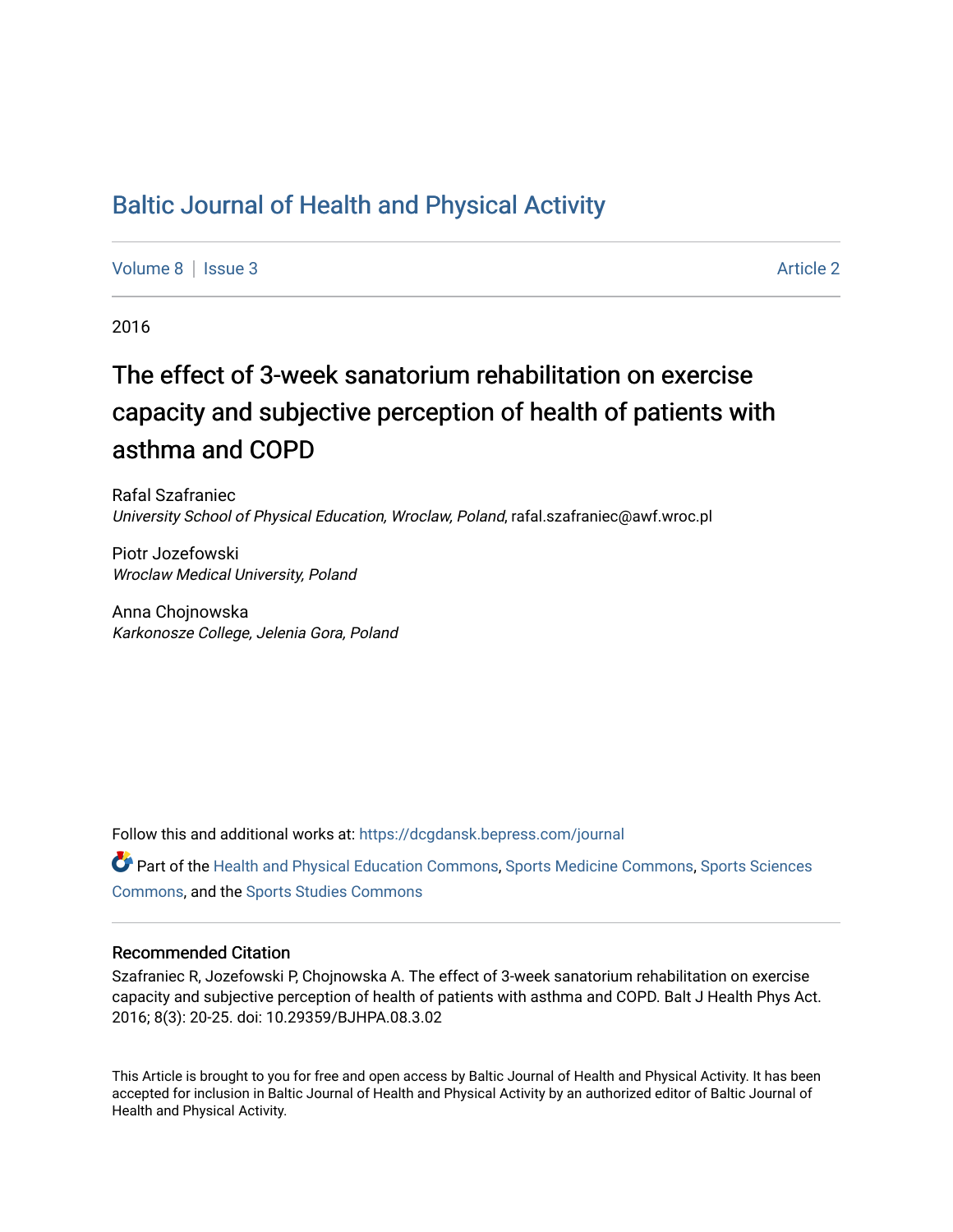**Authors' Contribution:**

- **A** Study Design
- **B** Data Collection **C** Statistical Analysis
- **D** Data Interpretation
- **E** Manuscript Preparation
- **F** Literature Search
- **G** Funds Collection

## **The effect of 3-week sanatorium rehabilitation on exercise capacity and subjective perception of health of patients with asthma and COPD**

**Rafał Szafraniec1,3 ACDE, Piotr Józefowski2 BEF, Anna Chojnowska3 BF**

- <sup>1</sup> University School of Physical Education, Wroclaw, Poland
- 2 Wroclaw Medical University, Poland
- <sup>3</sup> Karkonosze College, Jelenia Gora, Poland

| <b>abstract</b>    |                                                                                                                                                                                                                                                                                                                                                                                                                                                                  |
|--------------------|------------------------------------------------------------------------------------------------------------------------------------------------------------------------------------------------------------------------------------------------------------------------------------------------------------------------------------------------------------------------------------------------------------------------------------------------------------------|
| <b>Background</b>  | Asthma and COPD are common diseases of the respiratory system. An important element<br>in the medical treatment of these patients is physiotherapy, focused on the reduction of<br>symptoms and improvement of quality of life. Therefore, the aim of this study was to<br>evaluate the response of patients with asthma and COPD on a three-week sanatorium<br>rehabilitation in terms of exercise capacity and perception of health.                           |
| Material/Methods   | COPD group (n = 17; age 52 $\pm$ 3 years); asthma group (n = 20; age 55 $\pm$ 5 years). During<br>the three-week rehabilitation, patients used breathing and group exercises, inhalation, mag-<br>netic therapy, crenotherapy, Sollux lamp irradiation, massage. Exercise capacity was evalu-<br>ated by 6-minute walk test, while health status by VAS.                                                                                                         |
| <b>Results</b>     | After rehabilitation, patients with COPD and asthma much better ( $p \le 0.05$ ) evaluated their<br>health. Distance covered in the walk test in patients with COPD increased by 9 m, and in<br>patients with asthma by 17.5 m ( $p \le 0.05$ ). Blood pressure after test was lower in both<br>groups ( $p \le 0.05$ ). There was observed a decrease in heart rate, both at rest and exercise-<br>-induced, in patients with COPD and asthma ( $p \le 0.05$ ). |
| <b>Conclusions</b> | The three-week comprehensive rehabilitation led to an increase in exercise capacity and<br>health self-assessment of patients with both COPD and asthma.                                                                                                                                                                                                                                                                                                         |
| Key words          | asthma, COPD, exercise capacity, rehabilitation, sanatorium treatment                                                                                                                                                                                                                                                                                                                                                                                            |

| article details              |                                                                                                                                                                                                                                                                                                                                                                                                                                                                                                                                                                                                                                                                                                                                                                                                      |  |  |  |
|------------------------------|------------------------------------------------------------------------------------------------------------------------------------------------------------------------------------------------------------------------------------------------------------------------------------------------------------------------------------------------------------------------------------------------------------------------------------------------------------------------------------------------------------------------------------------------------------------------------------------------------------------------------------------------------------------------------------------------------------------------------------------------------------------------------------------------------|--|--|--|
| <b>Article statistics</b>    | Word count: 1,997; Tables: 2; Figures: 0; References: 16                                                                                                                                                                                                                                                                                                                                                                                                                                                                                                                                                                                                                                                                                                                                             |  |  |  |
|                              | Received: October 2014; Accepted: August 2016; Published: September 2016                                                                                                                                                                                                                                                                                                                                                                                                                                                                                                                                                                                                                                                                                                                             |  |  |  |
| <b>Full-text PDF:</b>        | http://www.balticsportscience.com                                                                                                                                                                                                                                                                                                                                                                                                                                                                                                                                                                                                                                                                                                                                                                    |  |  |  |
| Copyright                    | © Gdansk University of Physical Education and Sport, Poland                                                                                                                                                                                                                                                                                                                                                                                                                                                                                                                                                                                                                                                                                                                                          |  |  |  |
| Indexation:                  | AGRO, Celdes, CNKI Scholar (China National Knowledge Infrastructure), CNPIEC, De Gruyter - IBR (International<br>Bibliography of Reviews of Scholarly Literature in the Humanities and Social Sciences), De Gruyter - IBZ<br>(International Bibliography of Periodical Literature in the Humanities and Social Sciences), DOAJ, EBSCO - Central<br>& Eastern European Academic Source, EBSCO - SPORTDiscus, EBSCO Discovery Service, Google Scholar, Index<br>Copernicus, J-Gate, Naviga (Softweco, Primo Central (ExLibris), ProQuest - Family Health, ProQuest - Health &<br>Medical Complete, ProQuest - Illustrata: Health Sciences, ProQuest - Nursing & Allied Health Source, Summon<br>(Serials Solutions/ProQuest, TDOne (TDNet), Ulrich's Periodicals Directory/ulrichsweb, WorldCat (OCLC) |  |  |  |
| <b>Funding:</b>              | This research received no specific grant from any funding agency in the public, commercial, or not-for-profit<br>sectors.                                                                                                                                                                                                                                                                                                                                                                                                                                                                                                                                                                                                                                                                            |  |  |  |
| <b>Conflict of interest:</b> | Authors have declared that no competing interest exists.                                                                                                                                                                                                                                                                                                                                                                                                                                                                                                                                                                                                                                                                                                                                             |  |  |  |
| <b>Corresponding author:</b> | Dr Rafał Szafraniec, Katedra Sportu Osób Niepełnosprawnych, Akademia Wychowania Fizycznego we Wrocławiu,<br>al. I.J. Paderewskiego 35, bud. P4 pok. 2/48, 51-612 Wrocław; Tel./fax. 071 347 3568;<br>e-mail: rafal.szafraniec@awf.wroc.pl                                                                                                                                                                                                                                                                                                                                                                                                                                                                                                                                                            |  |  |  |
| <b>Open Access License:</b>  | This is an open access article distributed under the terms of the Creative Commons Attribution-Non-commercial<br>4.0 International (http://creativecommons.org/licenses/by-nc/4.0/), which permits use, distribution, and<br>reproduction in any medium, provided the original work is properly cited, the use is non-commercial and is<br>otherwise in compliance with the license.                                                                                                                                                                                                                                                                                                                                                                                                                 |  |  |  |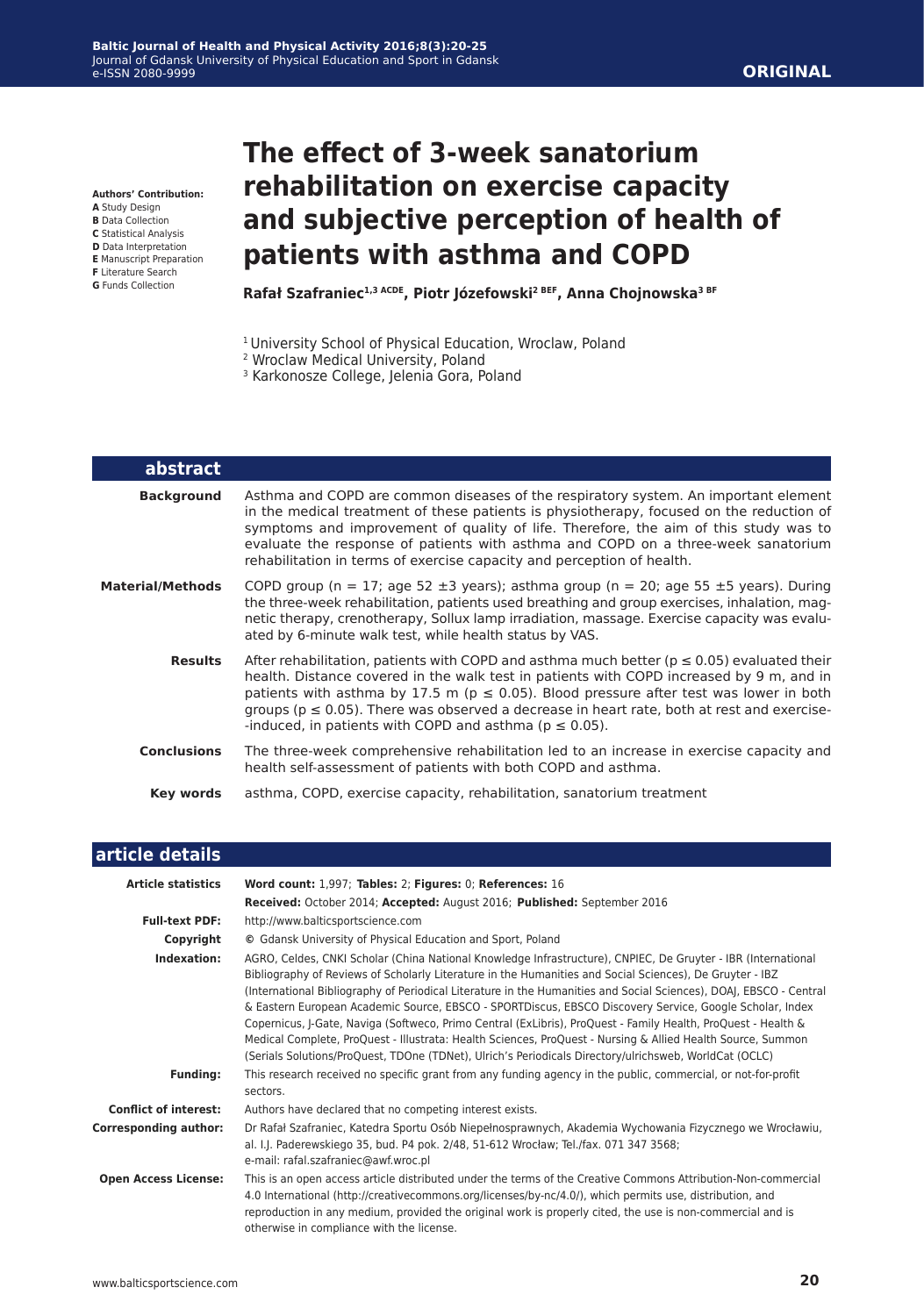## **introduction**

Asthma and chronic obstructive pulmonary disease are some of the more common diseases of the respiratory system. Asthma is a heterogeneous disorder that is characterized by variable airflow obstruction, airway inflammation and hyper-responsiveness, and either spontaneous or resulting from treatment reversibility [1]. Globally, bronchial asthma is one of the most frequently occurring chronic conditions. According to the Global Initiative for Asthma (GINA) report, the estimated number of asthma patients is300 million individuals worldwide, and the number of patients may increase by another 100 million by 2025 [2]. Between 5–20% of individuals in Europe suffer from bronchial asthma [3]. In Poland, the overall prevalence of asthma is approximately 8.6% (95% confidence interval, 7.7–9.6%) among children and 5.4% (95% CI, 5.0–5.8%) among adults [4].

Chronic obstructive pulmonary disease (COPD) is defined as a common preventable and treatable disease, characterized by persistent airflow limitation that is usually progressive and associated with an enhanced chronic inflammatory response in the airways and the lungs to noxious particles or gases [5]. Flow limitation in the airways is expressed in a reduced ratio of FEV1/FVC. Risk factors of COPD include:  $age \ge 40$  years; smoking history; at least one of the following symptoms: daily cough with or without sputum production, dyspnea on exertion, wheezing, or frequent respiratory infections during the year [6]. In the world, about 4-10% of people over 40 years of age suffer from COPD [7].

Physiotherapy is an important element in the medical treatment of patients with respiratory diseases. The main objectives are a reduction of symptoms and an improvement in the quality of life [8]. Respiratory kinesiotherapy, physical therapy elements and massage are used in the rehabilitation process. From the scope of kinesiotherapy, group and breathing exercises are applied. In diseases of the respiratory system, physical treatments in the form of inhalations or chest irradiation with a Sollux lamp with a red filter is used. Relaxing manual massage of the chest, massage with vibration apparatus and chest percussion are also performed. Helping COPD patients change health behavior in order to improve their quality of life

The aim of this study was to evaluate the response of patients with asthma and COPD to three-week sanatorium rehabilitation in terms of exercise capacity and subjective perception of health. In relation to the differentiation of pathogenesis, clinical symptoms and the course of both diseases, the problem was to test whether standard, sanatorium physiotherapy equally affects the status of patients with distinct disease entities which are qualified together to the group of obstructive lung diseases.

## **material and methods**

The study was conducted at the Sanatorium Ewa-Med in Szczawno Zdrój. There were 2 study groups. The COPD group consisted of 17 patients (10 women and 7 men) whose mean age was  $52 \ (\pm 3)$  years. They were patients with GOLD I (mild COPD; FEV1/FVC < 0.7 and FEV1  $\geq$  80% predicted) and GOLD II (moderate COPD; FEV1/FVC  $<$  0.7 and 50%  $\leq$  FEV1  $<$  80% predicted) [5,9]. Dyspnea perception assessed with the Modified Borg Scale (0–10) [10] was  $2.4 \pm 2.1$ . In the ASTHMA group there were 20 patients (10 women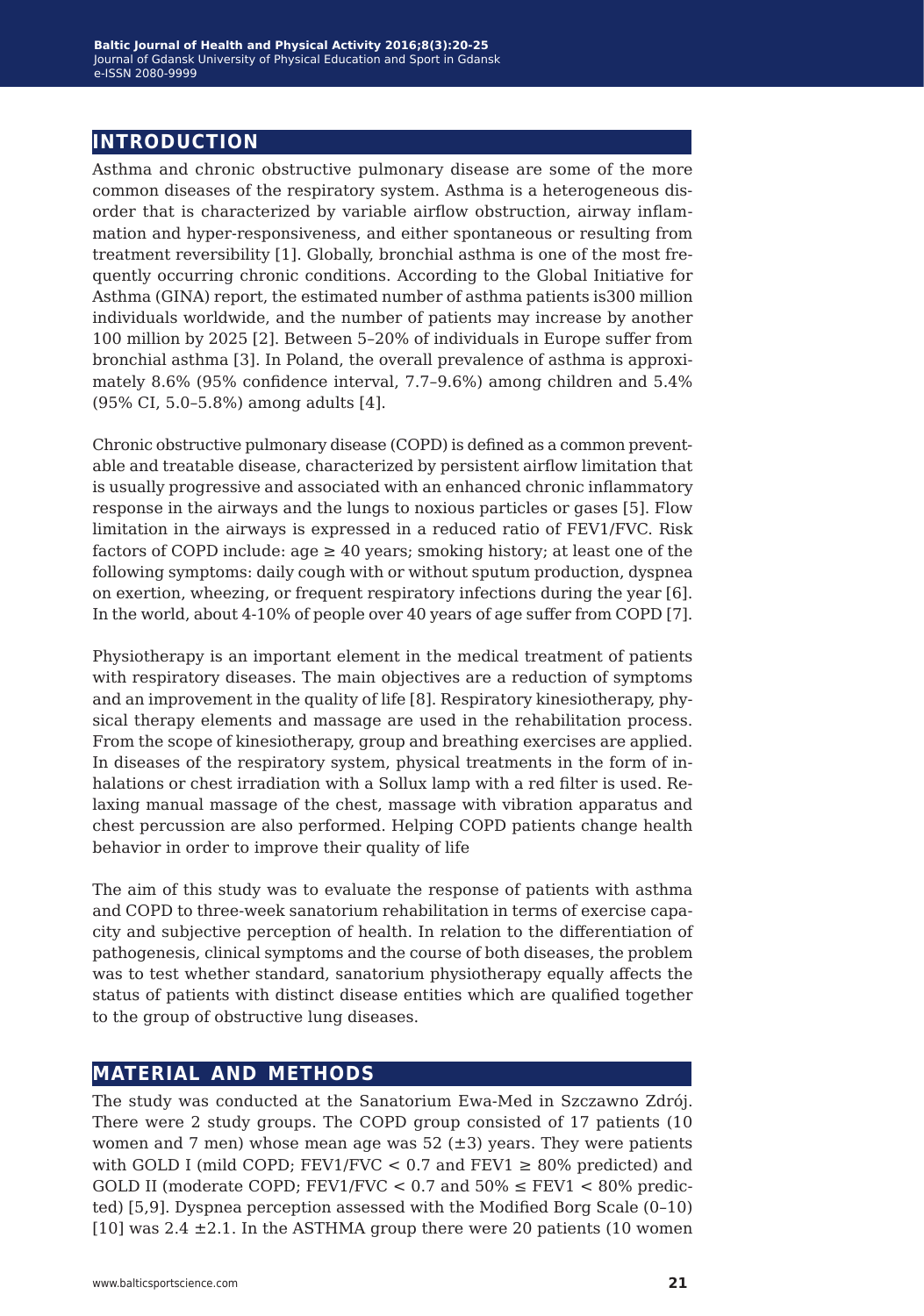and 10 men) aged 55 ( $\pm$ 5) years, FEV1/FVC < 0.7 and 60%  $\leq$  FEV1 < 80% predicted, dyspnea perception 2.8 ±2.4.

During the three-week stay, the patients were subjected to comprehensive rehabilitation. Individual inhalations were held every day – alternating brine and spring water Mieszko (0.32% bicarbonate-sodium) inhalations. Three times daily, before meals, crenotherapy (3 x 250 ml) with water Mieszko and Młynarz (0.19% bicarbonate-sodium-magnesium) was used. Every day Sollux lamp irradiation of the chest, magnetotherapy and chest massage using tapotement (percussion) technique were applied. Patients individually performed breathing exercises, which they had learned earlier, and had at least a 15-minute walk. Group gymnastics, during which breathing and general improvement exercises dominated, was carried out 3 times a week and lasted 30 minutes. Pulmonary rehabilitation included aerosol therapy by bronchodilators (solution of 0.5 ml Berodual/3 ml 0.9% NaCl) through an inhalator (jet nebuliser) under 5 kPa pressure. Aerosol therapy took approximately 10 min. During that time the patient was breathing diaphragmatic under the instructions and supervision of a physiotherapist.

For the subjective evaluation of the patients' health status, the Visual Analogue Scale (VAS) was used. Patients were asked twice (on the first and last day of the stay) about the assessment of their health status on a scale from 0 (poor health) to 10 (very good health).

The evaluation of exercise capacity was based on the 6-minute walk test. Immediately before the test the patients' heart rate and blood pressure were measured, and they were instructed about the course of the test. Measurements of blood pressure and the heart rate were made in a sitting position on the left arm using an electronic sphygmomanometer SOHO 350. A length of 30-meter was determined in the corridor, and the patient was instructed to march as quickly as possible within 6 minutes. The tested person was informed that in case of dyspnea, fatigue or discomfort he/she should slow down, rest or stop the test. During the march, every 2 minutes, the time remaining to complete the testwas given. After 6 minutes the heart rate and blood pressure were measured again. The test was performed twice - on the first (TEST 1) and last (TEST 2) day of the stay.

The results were analyzed in two separate groups of patients: COPD and ASTHMA. Mean values and standard deviations of the measured parameters were calculated. The normality of data distribution was verified with the Shapiro-Wilk test. As the distribution of the data was consistent with a normal distribution, in order to compare the results obtained during the performed tests at the beginning and in the final phase of the stay, Student's t-test for dependent groups was used. Statistically significant differences were considered when p≤0.05. Statistical analyses were performed using the computer program STATISTICA 10.0 (StatSoft).

#### Abbreviations of the measured parameters:

SBP1 – systolic blood pressure measured directly before the 6-minute walk test SBP2 – systolic blood pressure measured immediately after the 6-minute walk test DBP1 – diastolic blood pressure measured directly before the 6-minute walk test DBP2 – diastolic blood pressure measured immediately after the 6-minute walk test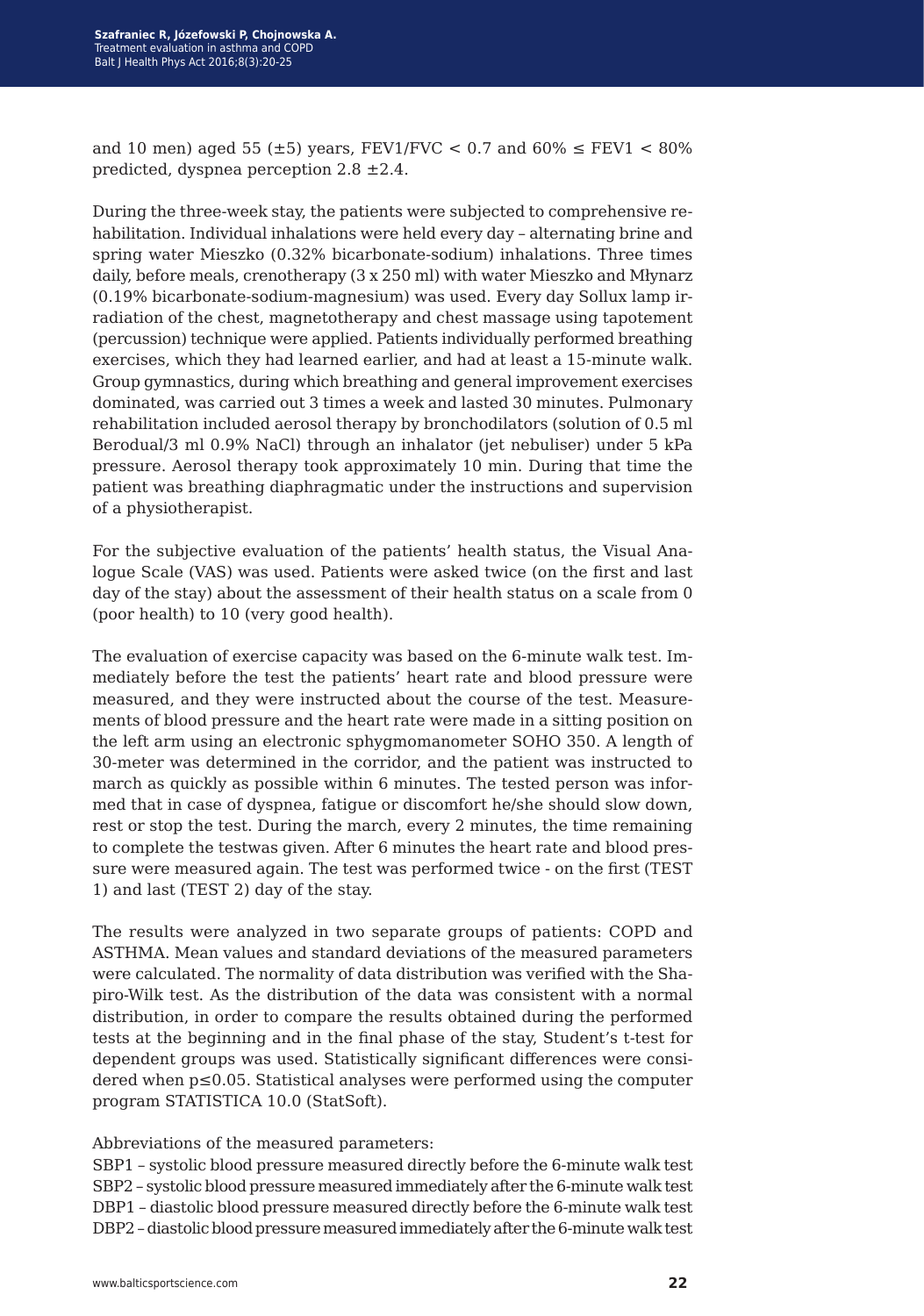HR1 – heart rate measured directly before the 6-minute walk test HR2 – heart rate measured immediately after the 6-minute walk test

## **results**

On the last day of the stay in the sanatorium, patients with COPD significantly better ( $p \le 0.05$ ) evaluated their health by VAS (8.3 cm) than at the time they had arrived (7.3 cm) – Tab.1. During rehabilitation, the distance covered by the patients in the marching test increased by an average of 9 m ( $p \le 0.05$ ). Between successive tests there were no statistically significant changes in the image of resting blood pressure. The average systolic blood pressure after finishing the test in the final phase of the rehabilitation stay was 6 mmHg lower in comparison to a study on the first day of the stay ( $p \le 0.05$ ). A similar difference between successive tests (5 mmHg,  $p \le 0.05$ ) was observed in the image of diastolic blood pressure recorded immediately after completing the marching test.

In the first study, the average heart rate at rest was 69.6 bmp, in the second study – 67.8 bpm ( $p \le 0.05$ ). Also the exercise heart rate (measured directly after the 6-minute walk test) was significantly lower ( $p \le 0.05$ ) at the end of 3weeks'rehabilitation.The decrease in the exercise heart rate was about 3 bpm.

| <b>PARAMETER</b> | TEST 1               | TEST <sub>2</sub>   | STATISTICAL SIGNIFICANCE* |
|------------------|----------------------|---------------------|---------------------------|
| VAS [cm]         | $7.3 (\pm 1.01)$     | $8.3 \ (\pm 0.85)$  | $\ast$                    |
| DISTANCE [m]     | $479.4 (\pm 17.84)$  | $488.8 (\pm 17.63)$ | $\ast$                    |
| SBP1 [mmHq]      | $115.3 (\pm 6.95)$   | $113.8 (\pm 7.18)$  |                           |
| DBP1 [mmHq]      | $76.8 (\pm 7.89)$    | $75.9 (\pm 6.43)$   |                           |
| HR1 [bpm]        | 69.6 $(\pm 6.25)$    | $67.8 (\pm 5.14)$   | $\ast$                    |
| SBP2 [mmHq]      | $125.0 (\pm 7.07)$   | $119.0 (\pm 7.26)$  | $\ast$                    |
| DBP2 [mmHq]      | $87.0 \ (\pm 5.60)$  | $82.0 (\pm 9.03)$   | $\ast$                    |
| HR2 [bpm]        | $96.2 \ (\pm 11.80)$ | $93.4 (\pm 9.76)$   | $\ast$                    |

Table 1. The mean values  $(\pm SD)$  of the parameters recorded during the 6-minute walk test in patients with COPD

\* statistical significance of Student's t-test for dependent samples at  $p \le 0.05$ ; TEST 1 – the first day of the stay, TEST 2 the last day of the stay.

Very similar changes in the measured parameters were observed in patients with bronchial asthma. In this group self-assessed health also significantly improved. On arrival, the mean VAS score was 6.7 cm, while on the last day of the sanatorium stay the VAS score was on average 1 cm higher ( $p \le 0.05$ ) – Tab. 2.During the 6-minute walk test conducted on their last day of rehabilitation, patients covered a distance of up to 17.5 m longer than the distance covered on the first day ( $p \le 0.05$ ). The values of resting blood pressure remained almost unchanged between the successive tests. Average systolic blood pressure measured immediately after exercise during the second test was about 3 mmHg lower in comparison with the first study ( $p \le 0.05$ ). Exercise diastolic blood pressure was approximately 4 mmHg lower in the second study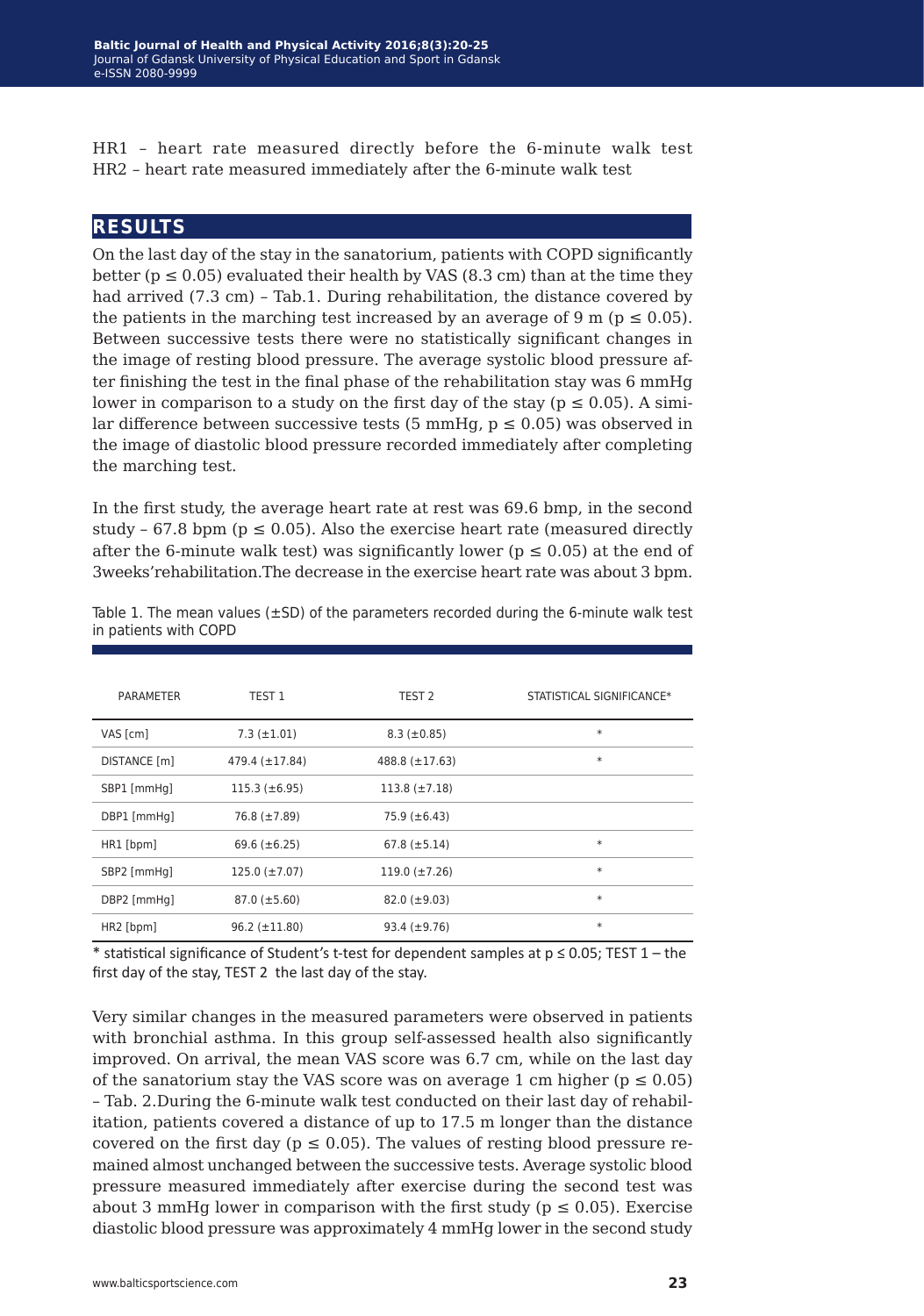$(p \le 0.05)$ . Resting heart rate measured in the final phase of the stay was on average 2 bpm lower than that measured in the first study ( $p \le 0.05$ ). An even qreater decrease (7 bpm) was observed in the exercise heart rate ( $p \le 0.05$ ).

| PARAMETER    | TEST 1               | TEST <sub>2</sub>   | <b>STATISTICAL</b><br>SIGNIFICANCE* |
|--------------|----------------------|---------------------|-------------------------------------|
| VAS [cm]     | 6.7 $(\pm 0.93)$     | $7.7 (\pm 1.00)$    | $\ast$                              |
| DISTANCE [m] | $482.8 (\pm 31.35)$  | 500.3 $(\pm 30.88)$ | $\ast$                              |
| SBP1 [mmHq]  | $118.5 (\pm 10.01)$  | $119.1 (\pm 7.18)$  |                                     |
| DBP1 [mmHq]  | $81.0 \ (\pm 9.11)$  | $81.5 (\pm 6.70)$   |                                     |
| HR1 [bpm]    | 64.6 $(\pm 4.68)$    | $62.6 (\pm 4.35)$   | $\ast$                              |
| SBP2 [mmHq]  | $129.0 \ (\pm 7.88)$ | $126 (\pm 5.52)$    | $\ast$                              |
| DBP2 [mmHq]  | $92.3 (\pm 6.97)$    | $88.5 (\pm 6.90)$   | $\ast$                              |
| HR2 [bpm]    | $100.3(1\pm0.09)$    | $93.15 (\pm 7.1)$   | $\ast$                              |

Table 2. The mean values  $(\pm SD)$  of the parameters recorded during the 6-minute walk test in patients with bronchial asthma

\* statistical significance of Student's t-test for dependent samples at p ≤ 0.05; TEST 1 – the first day of the stay, TEST 2 – the last day of the stay.

## **discussion**

Both in patients with COPD and in patients with asthma there was an increase in the distance covered in the 6-minute walk test after the 3-week comprehensive rehabilitation. Leke et al. conducting a rehabilitation program in the form of circuit exercise training also showed statistically significant improvement in the distance covered in the 6-minute walk test, with the difference that in their case, the patients participated in 8weeks' rehabilitation [11]. Szczegielniak et al. also observed lengthening of the covered distance in the 6-minute walk test during the 3-week comprehensive rehabilitation, both in patients with stable COPD course, and patients being in the period of exacerbation of the disease [12]. Works of other researchers confirm the effect of exercise training on the growth of exercise tolerance of patients with COPD [13,14].

In both groups a statistically significant decrease in the heart rate measured after completion of the 6-minute walk test was observed. Exercise heart rate was significantly lower in the second test (TEST 2), in which patients covered a longer distance, which means that patients sustained lower physiological cost doing more work at the same time. A subjective evaluation of the health status of patients during the rehabilitation stay significantly improved. Also, the results of Lewczuk and Piszko suggest a beneficial effect in terms of improving health after sanatorium treatment of patients with respiratory diseases [15].

A stay in the sanatorium shows to patients positive effects of physiotherapy and motivates them to undertake exercise. Sanatorium treatment that uses the healing properties of natural remedies such as medicinal water and the climate is much more favorable than ambulatory rehabilitation. Sanatorium treatment is carried out in a place less exposed to environmental pollution and away from the problems of everyday life [16].